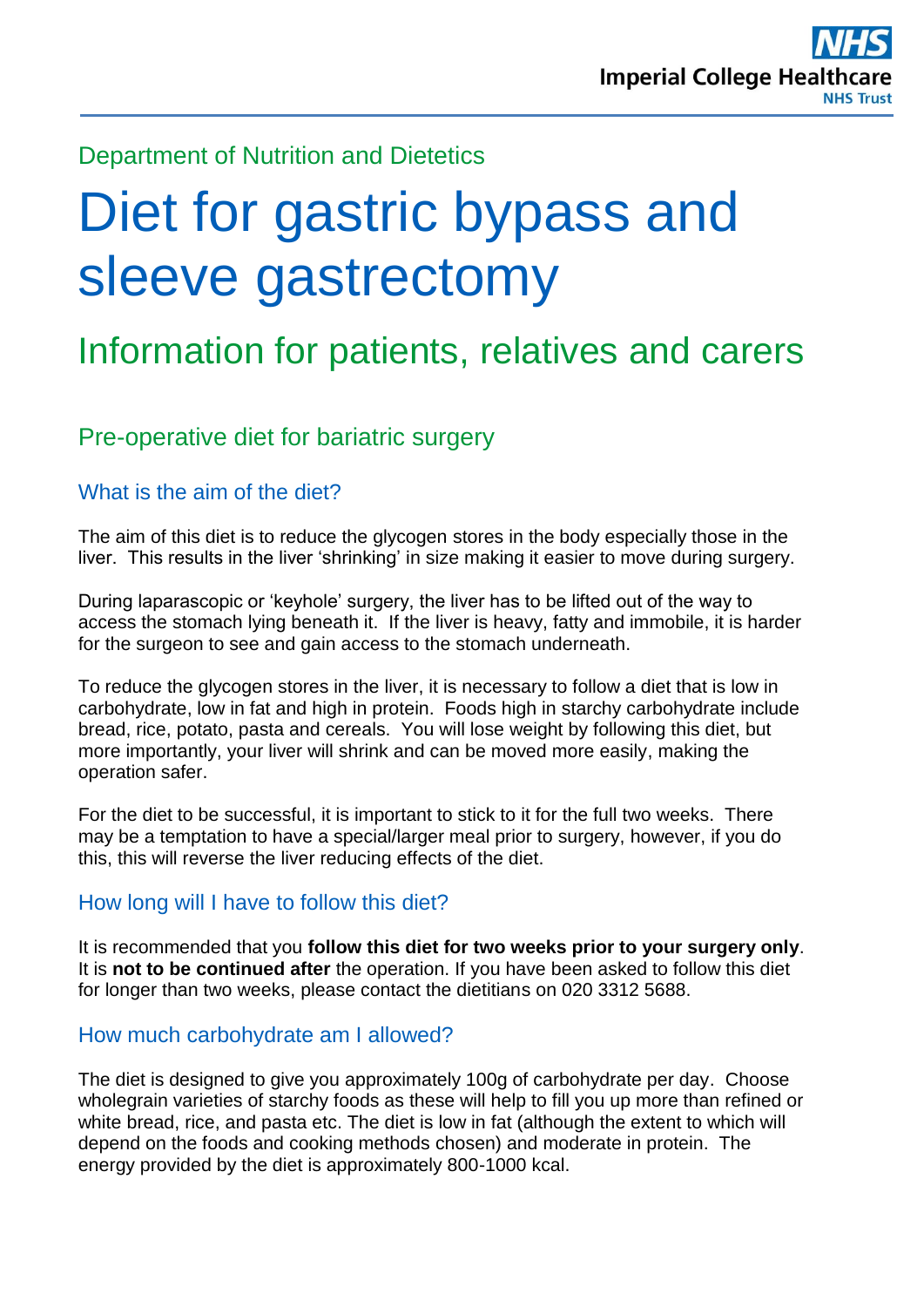## Menu plan

The following sample menu plan shows you what a typical day's intake may include.

#### **Breakfast:** (15g carbohydrate)

3 tbsp (20g) of BranflakesTM **or** Fruit & FibreTM **or** 4 tbsp (15g) of CornflakesTM **or** Rice Krispies TM **or** 1 Shredded wheat<sup>™</sup> or 1½ WeetabixTM **or** 5 tbsp (35g) of All BranTM **or** 25g of rolled oats **or** 1 slice medium sliced toast with scraping of spread

#### **Lunch:** (15-20g carbohydrate)

1 slice medium slice bread or toast **or** 2 ryvitas **or**  $\frac{1}{2}$  bagel or  $\frac{1}{2}$  pitta bread or  $\frac{1}{2}$  bread roll

#### **with**

2 eggs **or** 50g (1½ oz) cheese (no more than 3 portions per week) **or** 8 wafer thin packet slices of ham/chicken/ turkey **or** 100 g (4 oz) chicken, e.g. a chicken breast without skin **or** 100g (4 oz) meat **or** 100g (4 oz) fish **or** 100g (4 oz) quorn ,/tofu, or pulses **or** 100g (4 oz) pulses

**with** plenty of vegetables and salad (use lower fat dressings)

Ensure no more than 80g serving of root vegetables per meal such as: turnip, carrots, parsnips, beetroot, swede etc.

N.B. sweetcorn is very high in carbohydrate content so try to avoid or keep to one tablespoon per meal whilst following this pre-operative diet.

#### **Evening Meal:** (20g carbohydrate)

180g potatoes (boiled/mashed/roast) **or** 3 egg-sized (180g) new potatoes **or** 60g / 2 tbsp cooked rice/pasta (**or** 40 strands spaghetti (count when raw)

#### **with**

2 eggs **or** 50g (1 ½ oz) cheese **or** 8 wafer thin packet slices of ham/chicken/turkey **or** small chicken breast without skin **or** 100g (4 oz) meat or fish **or** 100g (4 oz) quorn, tofu, or pulses

#### **with**

plenty of vegetables/salad (use lower fat dressing)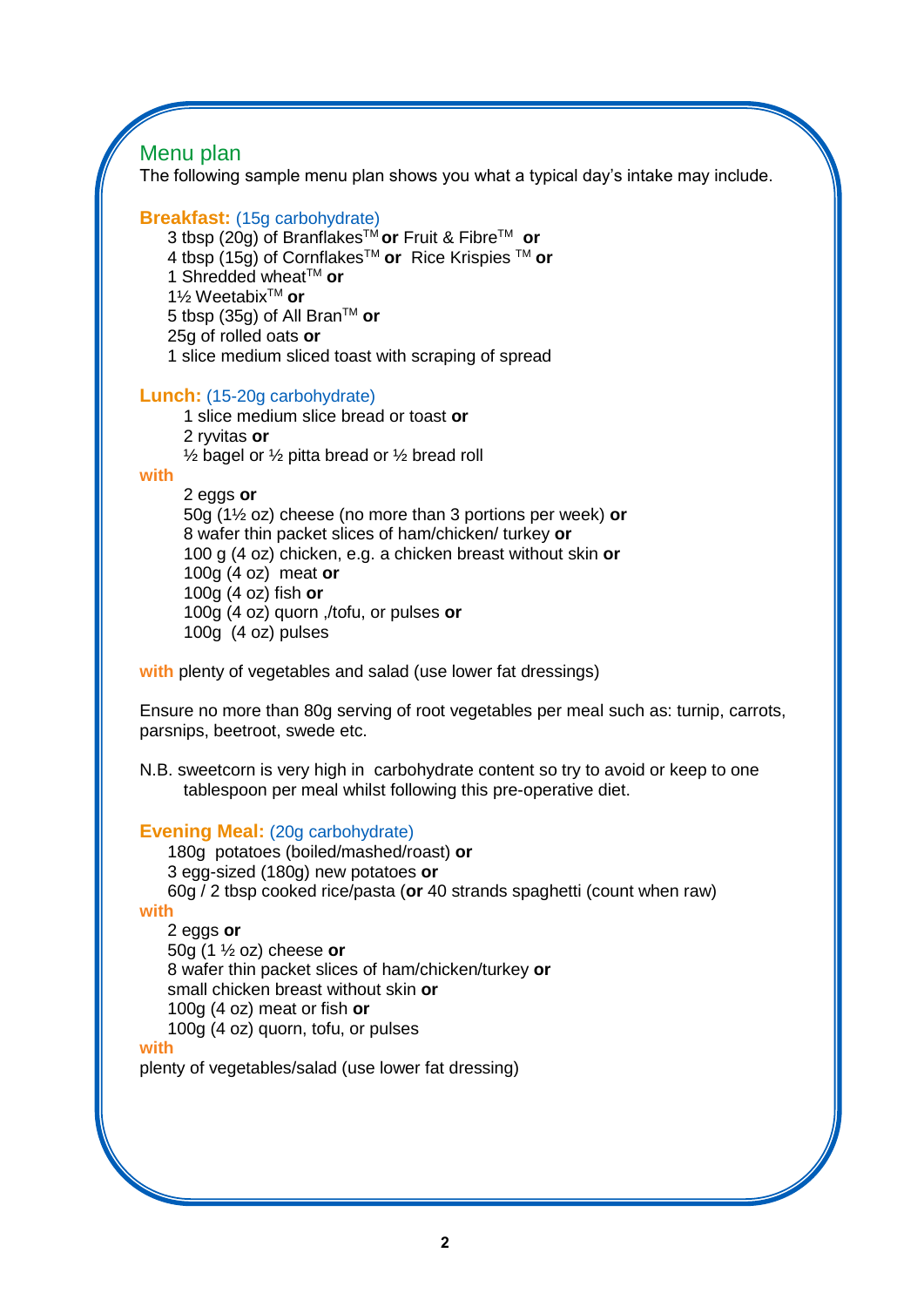## Allowances throughout the day (40g carbohydrate)

- aim for at least 2 litres a day of free fluids i.e.unlimited water, tea, coffee, low-calorie squash, low-calorie fizzy drinks
- two portions of fruit or one portion of 150ml fruit juice.
- 1/3 pint (200ml) of milk for drinks and cereal.
- one small pot (125g) low fat/low sugar yoghurt per day (diet or 'lite' varieties)

#### Fruit portions list

A serving of fruit is 80g:

- 2 small fruit e.g. plums, apricots, satsumas
- 1 medium fruit e.g. apple, orange, banana
- 1 slice of very large fruit e.g. melon, pineapple
- $\bullet$   $\frac{1}{2}$  a grapefruit/avocado
- 1 cupful of berries e.g. strawberries, raspberries or grapes
- 3 heaped tbsp fruit salad (fresh or tinned in fruit juice) or stewed fruit
- 1 tbsp of dried fruit e.g. raisins, sultanas

It is important **not to eat less** than the prescribed portions of carbohydrate as this can make you feel unwell. Other foods on the menu will provide you with protein and fat. Eating these foods means that it should not be necessary for you to take any vitamin or mineral supplements.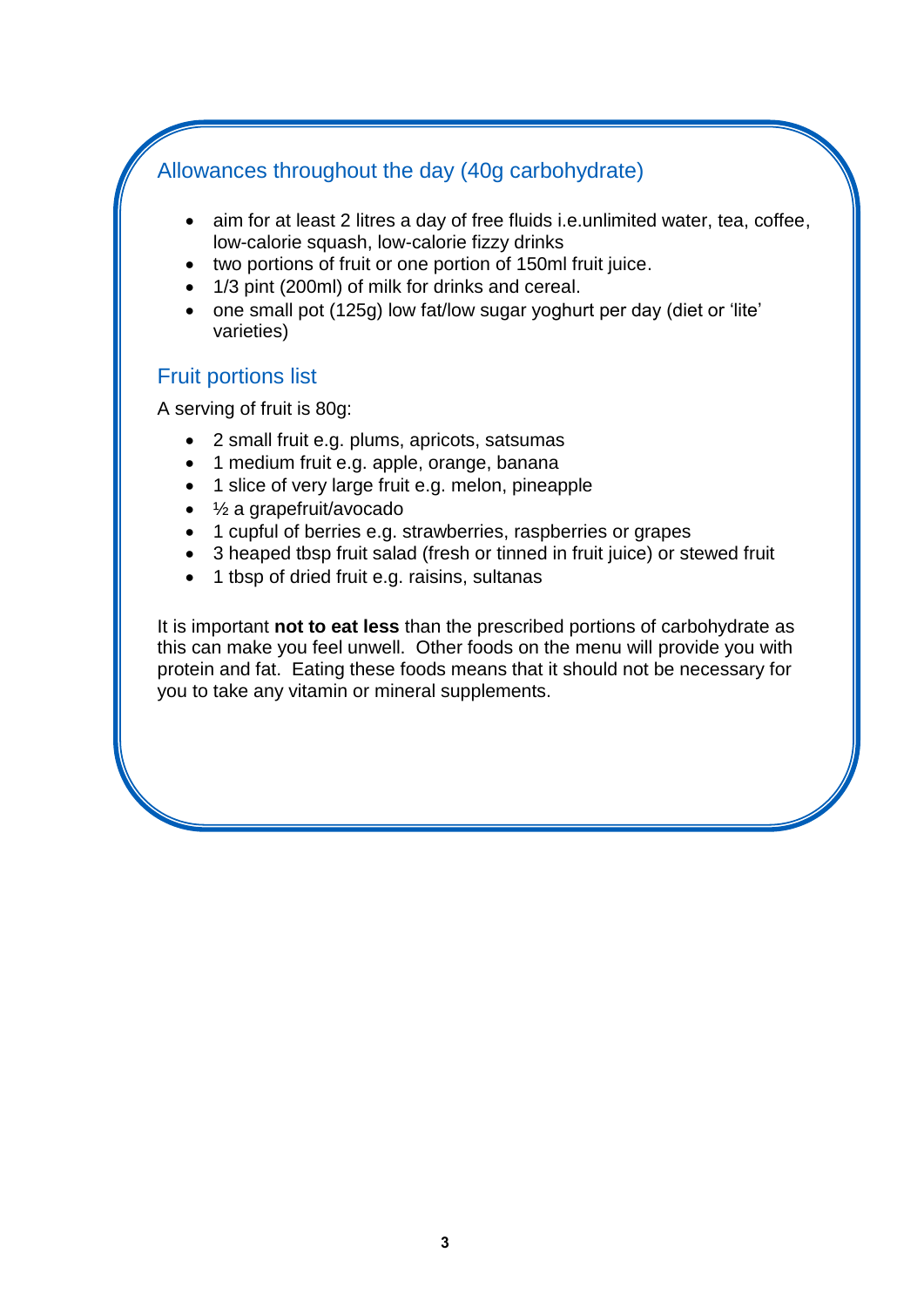## Post-Operative Eating Plan

#### What is the aim of the diet after surgery?

- to help develop healthy eating habits
- to ensure a balanced daily intake of nutrients to minimise the risk of deficiencies.
- to reduce your calorie intake in order to bring about weight loss

One of the most important nutrients to consume is protein. Protein is important to promote wound healing and to help maintain muscle and organ mass.

#### Vitamin and mineral supplements

It is important to start taking a multivitamin and mineral supplement every day for the rest of your life. The one that is currently recommended and on prescription is Forceval<sup>TM,</sup> one tablet daily. If you find Forceval difficult to tolerate or you cannot obtain it on prescription, then you can take any other *complete* multivitamin and mineral supplement but you will need to take two tablets each day, eg. Sanatogen A-Z Complete, Superdrug A-Z multivitamin & minerals, Tesco A-Z multivitamin & minerals and Lloyds A-Z multivitamin & minerals.

There is also a liquid formulation of Forceval if you are unable to tolerate the capsule.

#### Post-operative eating plan

There are three stages of texture modification following surgery. This is to minimise pressure in the gastric pouch, to promote healing, and prevent vomiting:

- liquid diet (for 10 days)
- puree diet (for around 3-4 weeks)
- soft diet (for around 6 weeks)

This is followed by a **healthy diet** of a normal texture from 12 weeks onwards for life.

#### **You should always:**

- try to identify when you have had enough to eat or drink
- aim to stop eating/drinking when you feel satisfied which is **before** you get a feeling of discomfort or nausea or a wish to vomit

Fluids need to be taken slowly so that you can develop a sensitivity to how easily they pass into the stomach area.

Clear fluids should pass through your gut easily at all times without any difficulty.

If you are having any difficulty with clear fluids you should contact the **Bariatric Specialist Nurse on 020 3312 5689.**

Immediately after the surgery your diet will need to be liquid and taken in small quantities. This will enable the swelling in the tissues to settle and heal. Eating solid foods can put a strain on your newly formed stomach and may cause serious problems.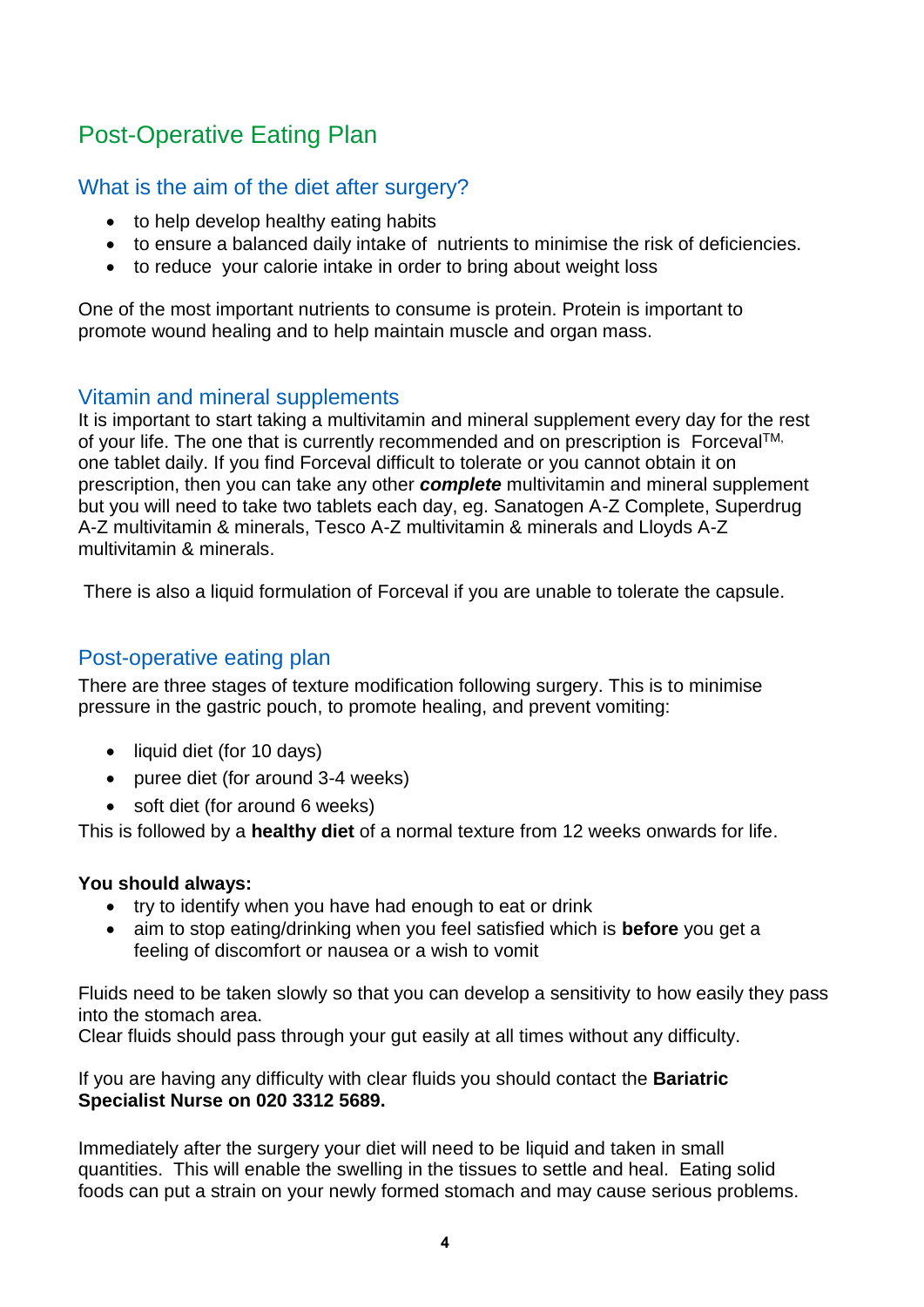#### Day of surgery

After you awake from the anaesthetic you will be able to have sips of fluid and ice to suck. You will have an intravenous drip in your arm and this will provide all the fluid you need. The fluids you take orally at this stage are just to keep your mouth comfortable.

#### Day 1 post surgery

Continue to drink slowly in small sips and wait in between sips for a minute or two. You can drink milk, tea, coffee or water. You should aim to consume at least 2 litres of fluid in these 24 hours.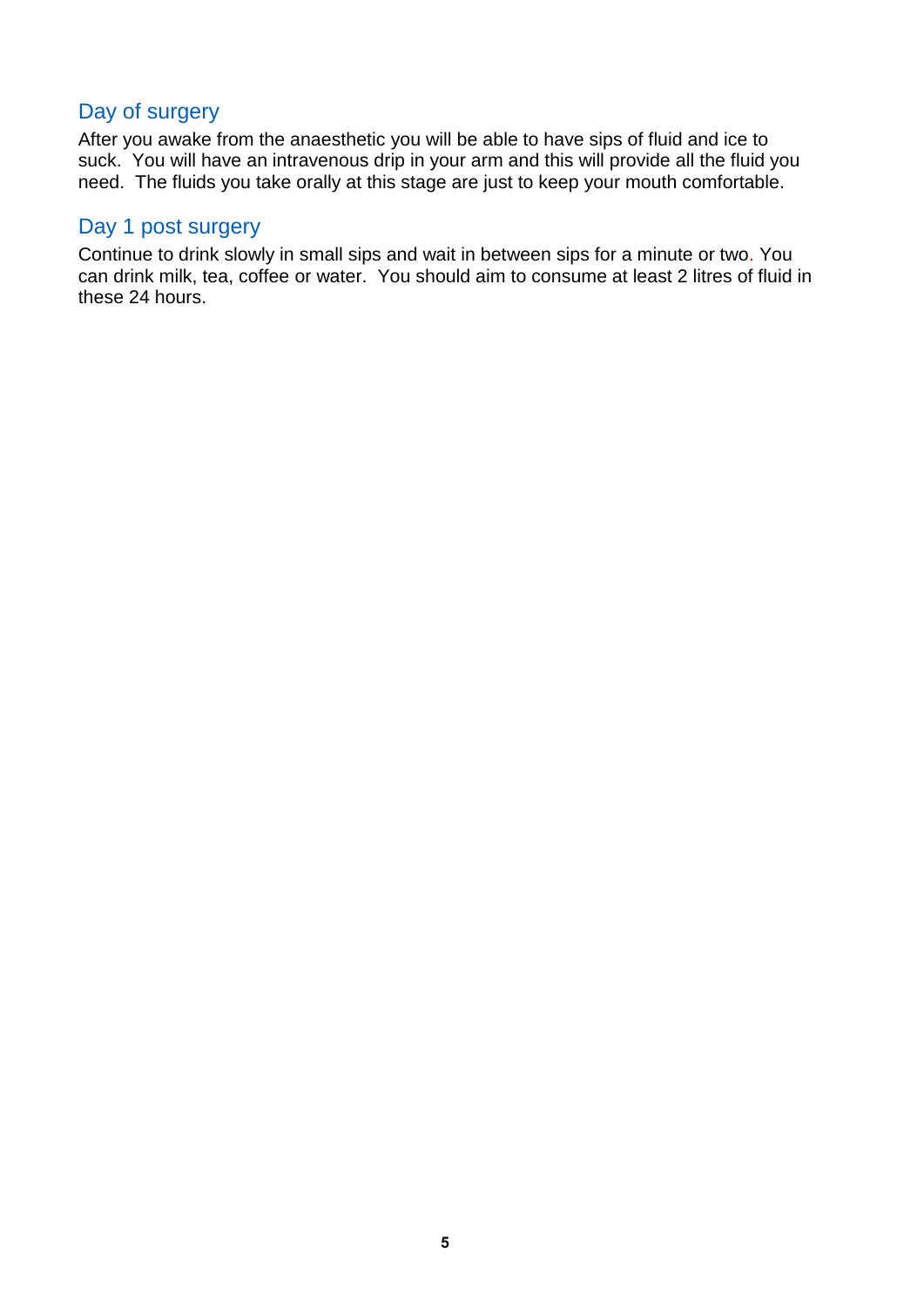## The first 10 days—liquid diet

For the first ten days after the operation, aim to have high protein drinks, shakes or soups that are smooth with no lumps regularly spread throughout the day. You can top up with other drinks to meet your body's requirements of at least **2 litres of fluid a day.**

Whilst following a liquid only diet, it can be more difficult to meet your nutritional requirements so you will need to ensure the liquids you do consume contain adequate protein. You can do this by making up your own high protein drinks (see below), or by buying commercial products such as protein shakes and soups. Aim to consume **60g protein and a minimum of 800 calories each day.** 

The important thing to remember is to listen to your body and let it guide you. Remember to drink **slowly,** taking small sips and waiting between swallows.

#### High protein drink recipes

**High protein milk** 40g protein per pint (14g protein per 200ml serving)

#### *Ingredients*

*60g (4 tbsp) skimmed milk powder (21g protein) 570ml (1 pint) cold skimmed or semi-skimmed milk (19g protein) Optional vanilla extract / unsweetened cocoa powder / coffee*

#### *Method*

Mix milk powder with a little of the milk to form a paste. Stir in the rest of the pint of cold milk.

You can use this high protein milk in all drinks such as tea, coffee, Complan, Ovaltine, and soups and custard.

**Fruit smoothie** serves 2 (12g protein per serving)

#### *Ingredients*

*½ pint (250ml) high protein milk (18g protein) ¼ pint (100ml) low fat yoghurt (6g protein) 3 oz (100g) fresh fruit e.g. bananas or strawberries*

#### *Method*

Combine all ingredients in a blender and blend until smooth. Serve chilled on ice.

For more smoothie recipes, please see Appendix 1.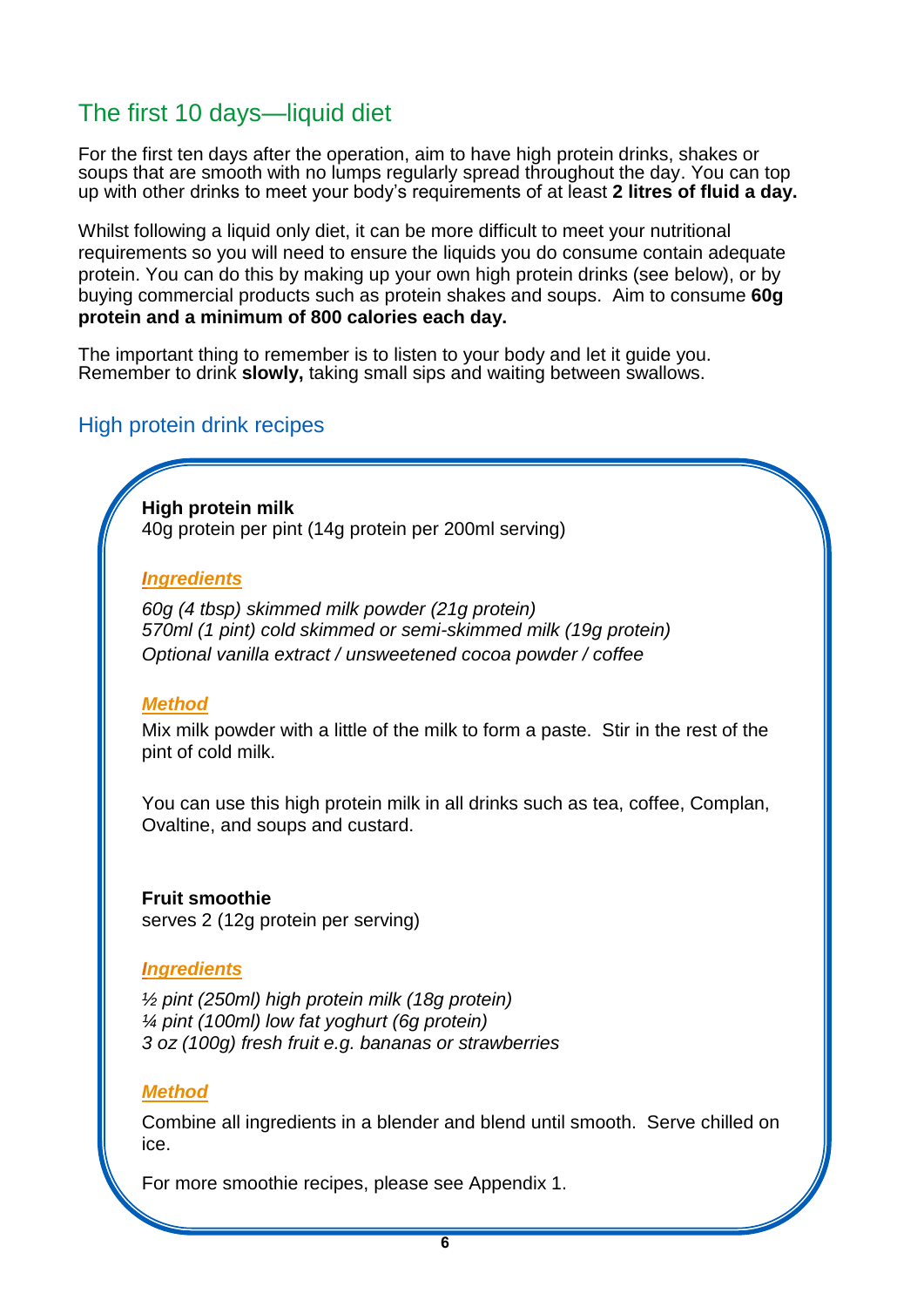#### Commercial products

If you prefer to buy protein shakes, the following products can be bought from most pharmacies and supermarkets.

We do not recommend any specific protein drinks or powders as all the body's protein requirements can be met via homemade drinks, soups and shakes. The list below gives an example of adequate protein supplement drinks widely available in the UK as of Spring 2019.

You will need to determine whether the price, flavour and texture are agreeable to you.

- **Meritene 15g protein per serving** (made with 200ml milk)
- **Meritene** -18g per serving (ready to drink, 200 ml bottle)
- **Meritene soups**TM **7g protein per serving** (made with 150ml water)
- **Complan**TM **16g protein per serving** (made with 200ml milk)
- **Complan soup 8.7gprotein per serving**
- **Slimfast**TM **15 g protein per serving** (ready to drink, 325ml bottle)
- **Slimfast**TM **14g protein per serving** (powder, made up with 250ml milk)
- **UFit Protein Milkshake**TM **– 22g protein per serving** (ready to drink , 310 ml bottle) Lactose free options available
- **V24 Protein Shots**TM **– 24g protein per shot** Lactose free
- **Asda Protein Water**TM **– 15g protein in 250 ml serving** (500 ml bottle**)**

Supermarkets and pharmacies may also sell their own brand protein shakes and soups which may also be suitable.

For more commercially available protein shake products, please see Appendix 2.

#### **Lactose free options**

If you are intolerant of lactose you can try lactose-free cows' milk or soya milk. Most major supermarkets will sell their own brands.

You can also obtain lactose free protein powder to fortify your drinks and soups, for example Ecomil Soya or Nut Powder, or Aptamil.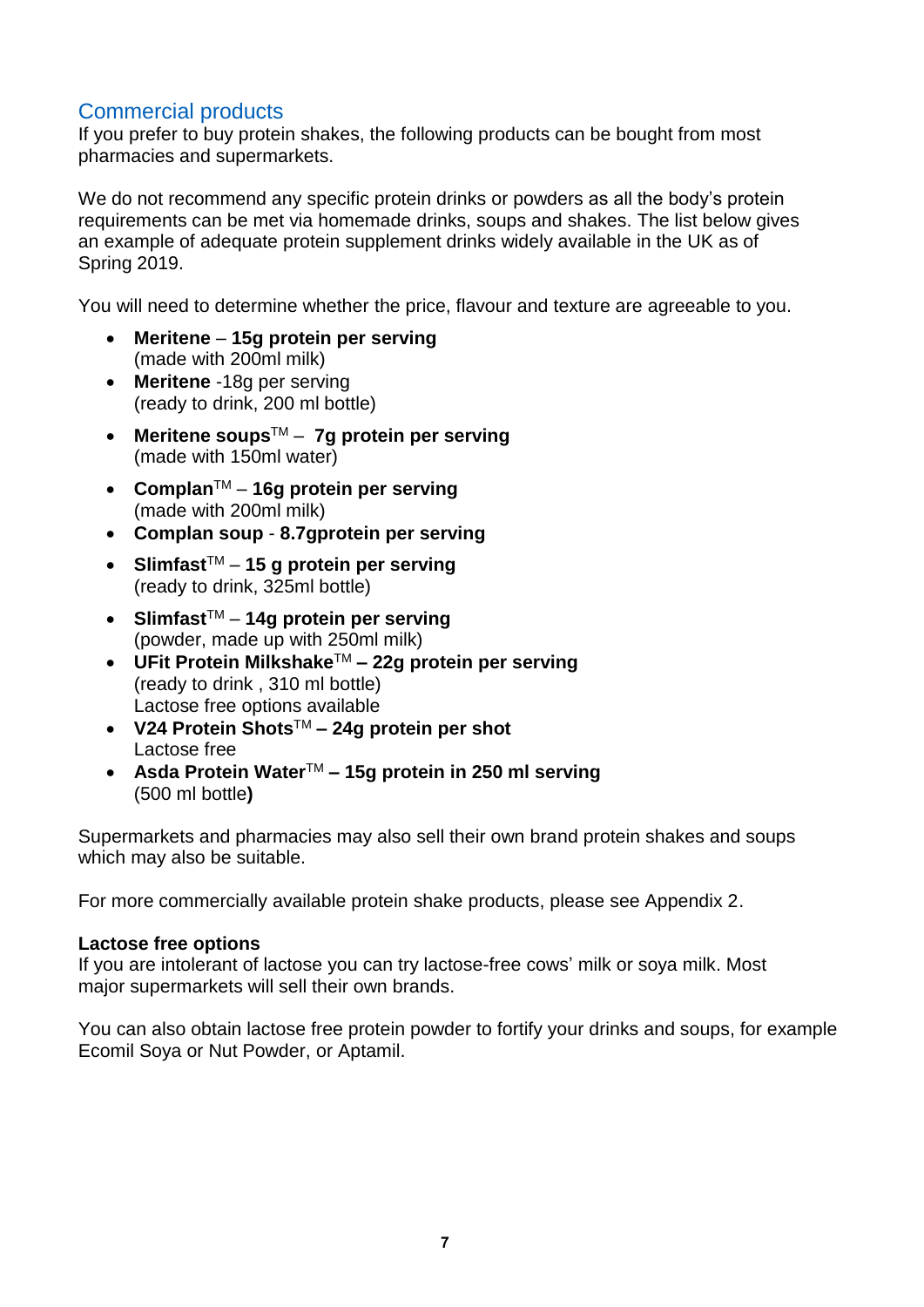## Days 11–35—Puree diet (for 3½ weeks)

After 10 days on the liquid diet, you will be able to start to eat foods of a thicker consistency. All foods for the next  $3<sup>1</sup>/2$  weeks will need to be blended to a puree consistency.

Try 1-2 tsp of food at a time to see if tolerated. Each meal should only consist of only 2- 4 tbsp. You should always eat the **protein foods first** at each meal.

Keep yourself hydrated, but remember to drink slowly in small sips, waiting in between sips for a minute or two. Drink 20 minutes before eating and wait for about 45 minutes to one hour after eating before you drink again. Overall, you should aim to drink at least 1½ litres (2½ pints) of fluid per day.

#### The following provides a suggested plan for this period

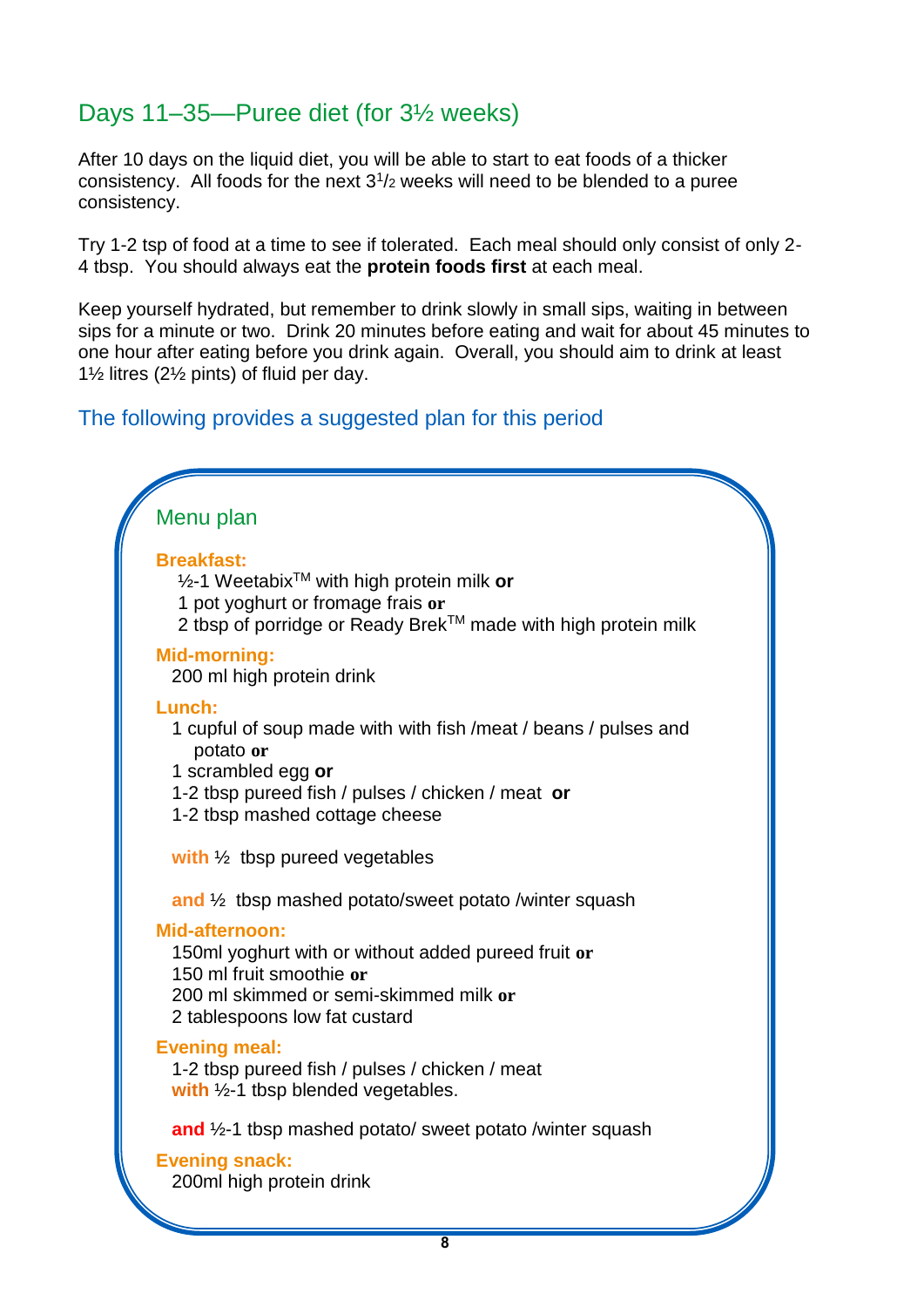## **Tips**

- $\bullet$  eat the protein foods first at each meal, then the vegetables and finally the starchy food. In the early days, you may only be able to manage the protein part of the meal
- you may need to add milk, broth or low fat gravies to the above foods. Use a blender to make these foods into a puree consistency.
- add skimmed milk powder or protein powders to foods to boost the protein content
- you can use high protein milk in cereal, mashed potato, scrambled egg or when making soups to boost the protein content
- try one new food at a time. If you feel nauseated, or experience gas or bloating, then you are not ready for this food. Try this food again in a few days
- food can be liquidised in bulk and frozen. An ice cube holder can be used for portioning out food.
- meat and chicken that have been slow-cooked or casseroled will be more tender and easier to blend and tolerate
- portions may need to be adjusted depending on your individual tolerance. Listen to your body and stop when you are full. You can eat more of your meal when you feel hungry again.
- serve food on a side plate or ramekin dish and eat with a teaspoon
- carry a bottle of water or high protein drink with you at all times and sip on it throughout the day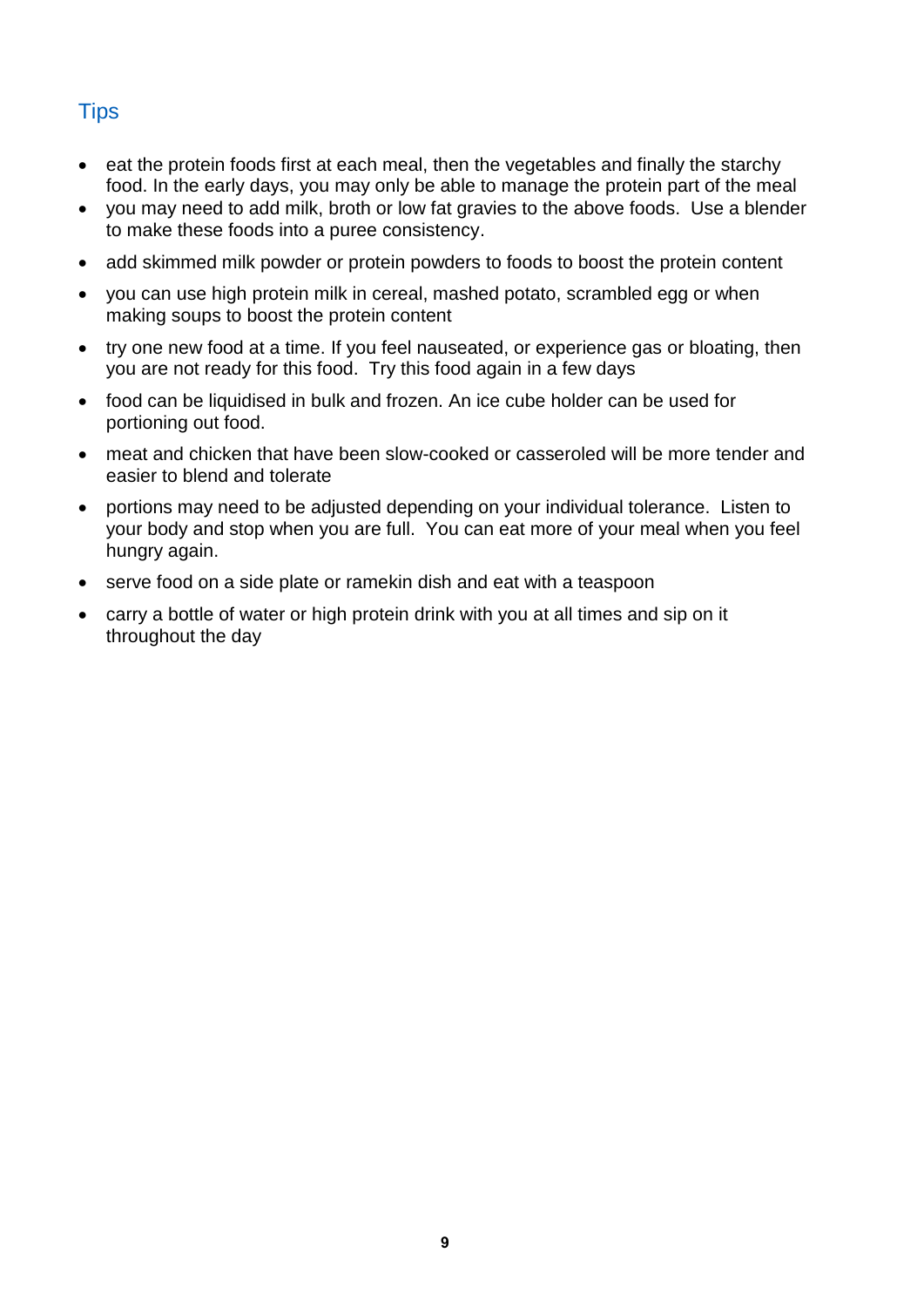## Weeks 6-12—Soft diet

After about 3½ weeks on the puree diet, you will no longer need to blend your foods. You can gradually add foods that are soft in consistency. Generally, these foods should be easy to mash with a fork.

There are some foods in the menu plan that are more solid / crunchy so it is very important to chew these foods thoroughly to avoid nausea or regurgitation.

Continue to focus on the protein foods, ensuring that you include these foods at every meal and eat them first.

#### The following provides a sample menu for this period



#### **Breakfast**

1 Weetabix<sup>™</sup>/ 25g porridge oats/ All Bran / Branflakes™ with skimmed or semi-skimmed milk **or** scrambled egg with 2 wholegrain crispbreads/crackers with 1 tsp butter/margarine/low fat cheese spread

#### **Mid-morning**

150ml light natural yoghurt/fruit yoghurt **or** 200ml semi-skimmed milk **or** 200 ml high protein drink

#### **Lunch**

200ml high protein soup e.g. chicken / lentil / bean / fish **or** small jacket potato without skin with 40g cottage or low fat cheese **or** macaroni cheese / cauliflower cheese

#### **Evening meal**

50g fish / chicken / turkey / ground beef **with** ½ cup soft cooked vegetables

**and** ½ cup mashed potato / sweet potato / winter squash / risotto / 4- 6 wholegrain crackers/1 slice wholegrain toast

#### **Dessert**

150ml low fat natural or low sugar fruit yoghurt **or** ½ cup pureed / stewed / soft / tinned fruit **or** 1 scoop sorbet **or** 200 ml high protein drink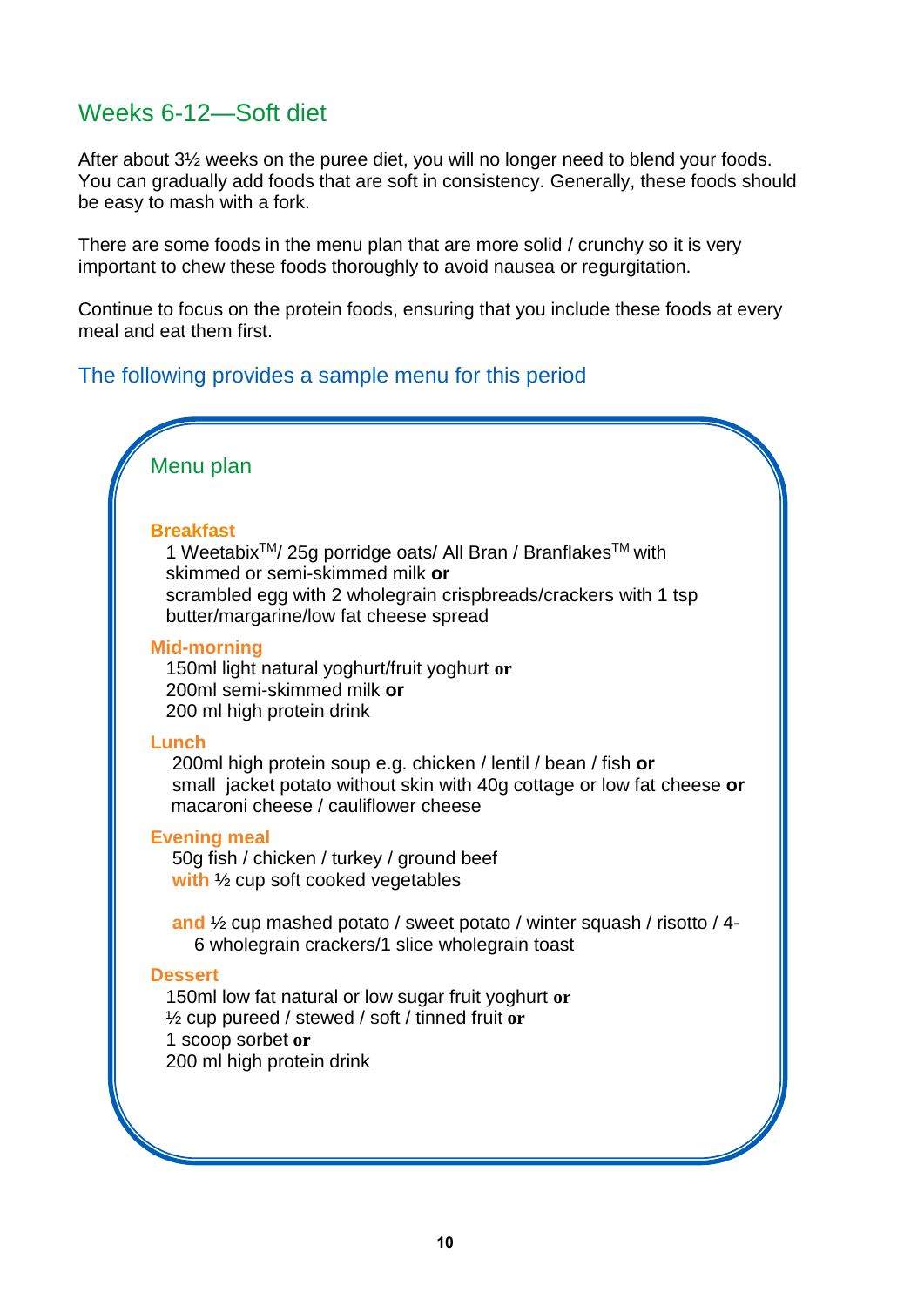Ensure you drink enough to keep yourself hydrated. Aim to drink 8-10 cups of water and low calorie drinks **in between your meals.** You can take a drink around 20 minutes before a meal but will need to wait 45 minutes to one hour after your meal before you take a drink.

#### **Tips**

- use healthy cooking methods (i.e. bake, grill, broil or poach meats) and use herbs and spices to flavour foods
- if using oil, measure out a small amount (1-2 tsp)
- add chicken, beef or vegetable stock, low fat gravies or low fat cream soups to moisten meats
- chew meats well

Try 1 tbsp of a new food every 1-2 days. If you feel nauseated or bloated after eating then you are not ready for this food. Wait a few days before trying this food again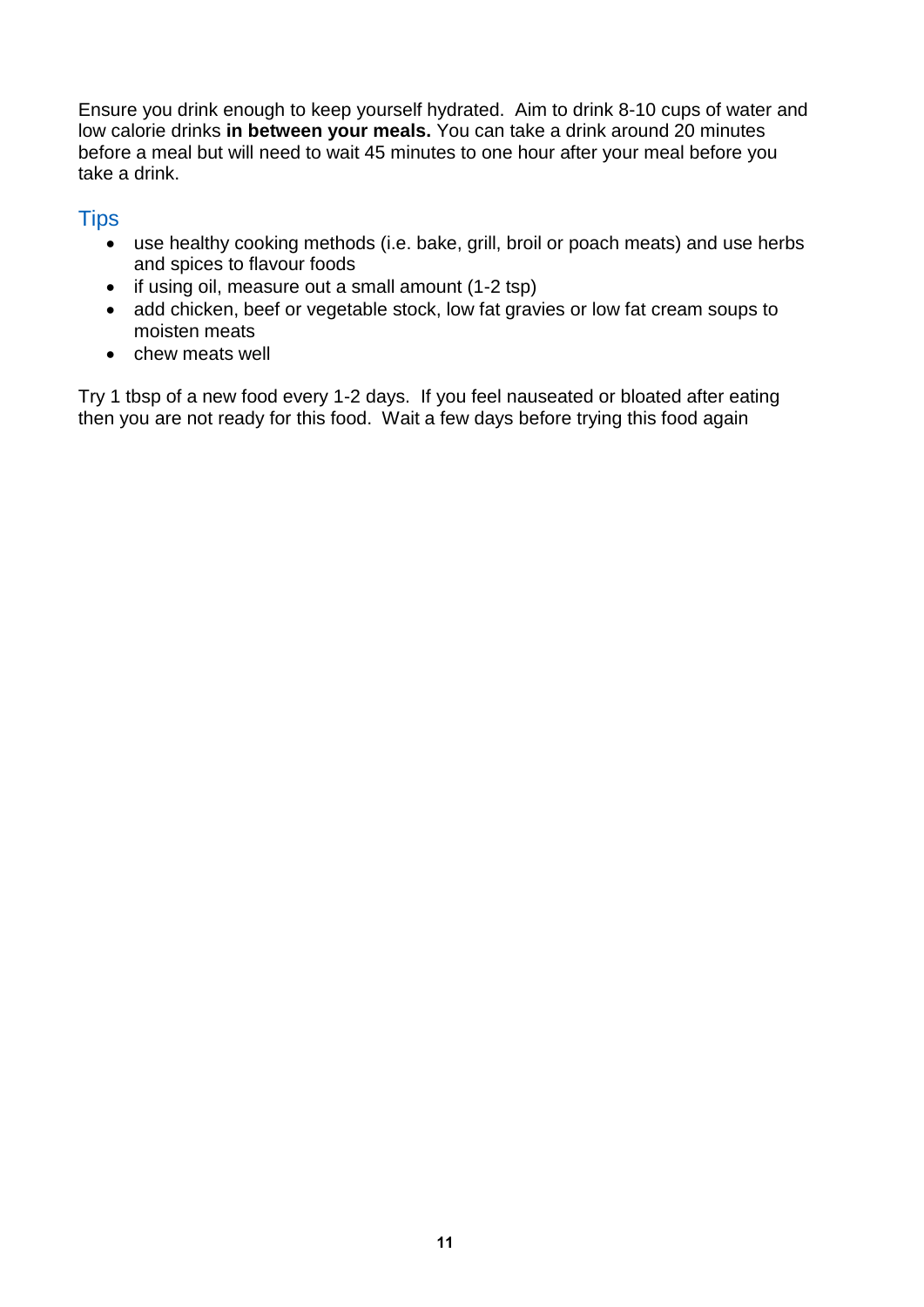## After 12 weeks—Healthy diet

At this stage, you may feel ready to progress onto a healthy diet. It is also possible that you may not feel ready, in which case you should stick to the soft diet for a bit longer. Continue to add new foods in slowly. Fresh fruit and vegetables can be added in as tolerated.

You should aim to consume about **60g-70 g protein** per day and an energy intake of between **800-1200 calories per day**.

Aim for **5-6 small meals** each day. As the pouch expands, 3 small meals and **2 high protein snacks** may be more appropriate. Remember to include **8-10 glasses** of water and low calorie beverages each day.

Keep meal-time portions small by using a small plate.

#### **Use the following list to ensure you eat a balance of nutrients and at least 60g of protein each day.**

#### **Protein group**

**(7g protein per serving)—aim for 5-6 servings per day ie. 35-42g protein**

1egg

28g (1 oz) cooked lean meats (chicken/turkey/pork/ /beef) 28g (1 oz) fish 1 tbsp peanut butter 28g (1 oz) low fat cheese 150g (4 oz / 2 ½ tablespoons) cooked beans, peas, or lentils 85g (3 oz) tofu 60g (2 oz) quorn Avoid eating red meat more than 2-3 times a week. Try to eat more fish, poultry and pulses instead.

#### **Milk group (6g protein per serving)—aim for 2-3 servings per day ie. 12-18g protein**

1 cup (200ml) skimmed or semi-skimmed milk 120g low fat/'lite' yoghurt (no added sugar) 1 cup sugar free pudding made with skimmed or semi-skimmed milk  $1/4$  cup /40 g (1 $\frac{1}{2}$  oz) low fat cottage cheese 28g (1 oz) low fat cheese

#### **Starch group (3g protein per serving)—aim for 4- 5 servings per day ie. 12-15g protein**

1 slice wholegrain bread (toast may be better tolerated) 1 chapatti 4-6 wholegrain crackers ¾ cup unsweetened dry cereal ¾ cup potatoes, yam, winter squash, corn or peas 1/3 cup cooked rice (85g), pasta, cous cous

#### **Fruit group (0g protein per serving)—aim for at least three servings per day**

½ cup tinned fruit in juice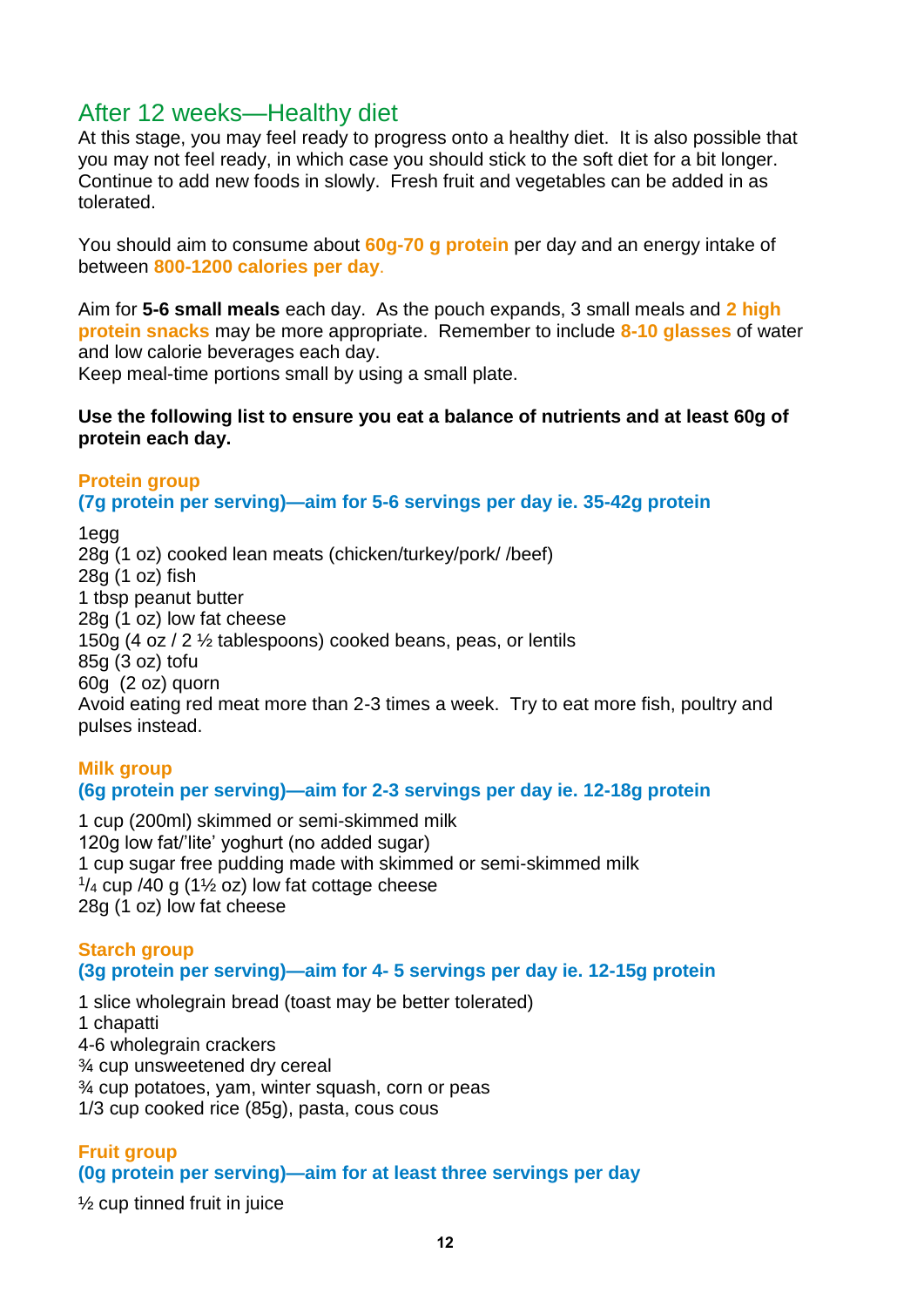½ banana or small fresh fruit (avoid skins and membranes)  $\frac{1}{2}$  cup unsweetened, diluted fruit juice (limit to  $\frac{1}{2}$  cup a day)

#### **Vegetable group**

**(2g protein per serving)—aim for at least 3 servings per day ie. 6g protein**

½ cup cooked non-starch vegetables 1 cup salad vegetables

#### **Fat group (0g protein per serving)—no more than 5 servings per day**

1 tsp margarine or oil

2 tsp low fat spread

1 tsp mayonnaise

1 tbsp low fat mayonnaise or salad dressing

**Bariatric plate ½ plate of protein ¼ vegetables ¼ starchy foods**

#### Sample meal plan

#### **Breakfast**

Wholegrain cereal / porridge / Ready Brek TM made with milk **or** wholegrain toast / crackers / crispbread with 1 tbsp of low fat cheese spread / peanut butter / hoummous **or** scrambled egg on toast **or** baked beans on toast

#### **Mid-Morning**

Fruit , Tea / coffee Cracker with low fat spreadable cheese / peanut butter

#### **Lunch**

200ml high protein soup (e.g. chicken / lentil / bean) **or** baked beans / sardines / poached egg on toast **or** bean and rice salad **or**  small jacket potato with baked beans / tuna / cottage cheese

#### **Dessert**

150ml light natural or fruit yoghurt **or** ½ cup soft / pureed / stewed fruit **or** 1 scoop sorbet

#### **Mid afternoon**

Tea / coffee / vegetable juice Fruit / low fat yoghurt

#### **Main meal**

Small serving of lean meat / fish / egg / beans / lentils / tofu / quorn **with** a serving of vegetables or salad and small serving of potatoes / brown rice/ brown pasta / chapatti / yam / plantain / cassava

#### **Dessert**

Fruit / low fat yoghurt / low fat puddings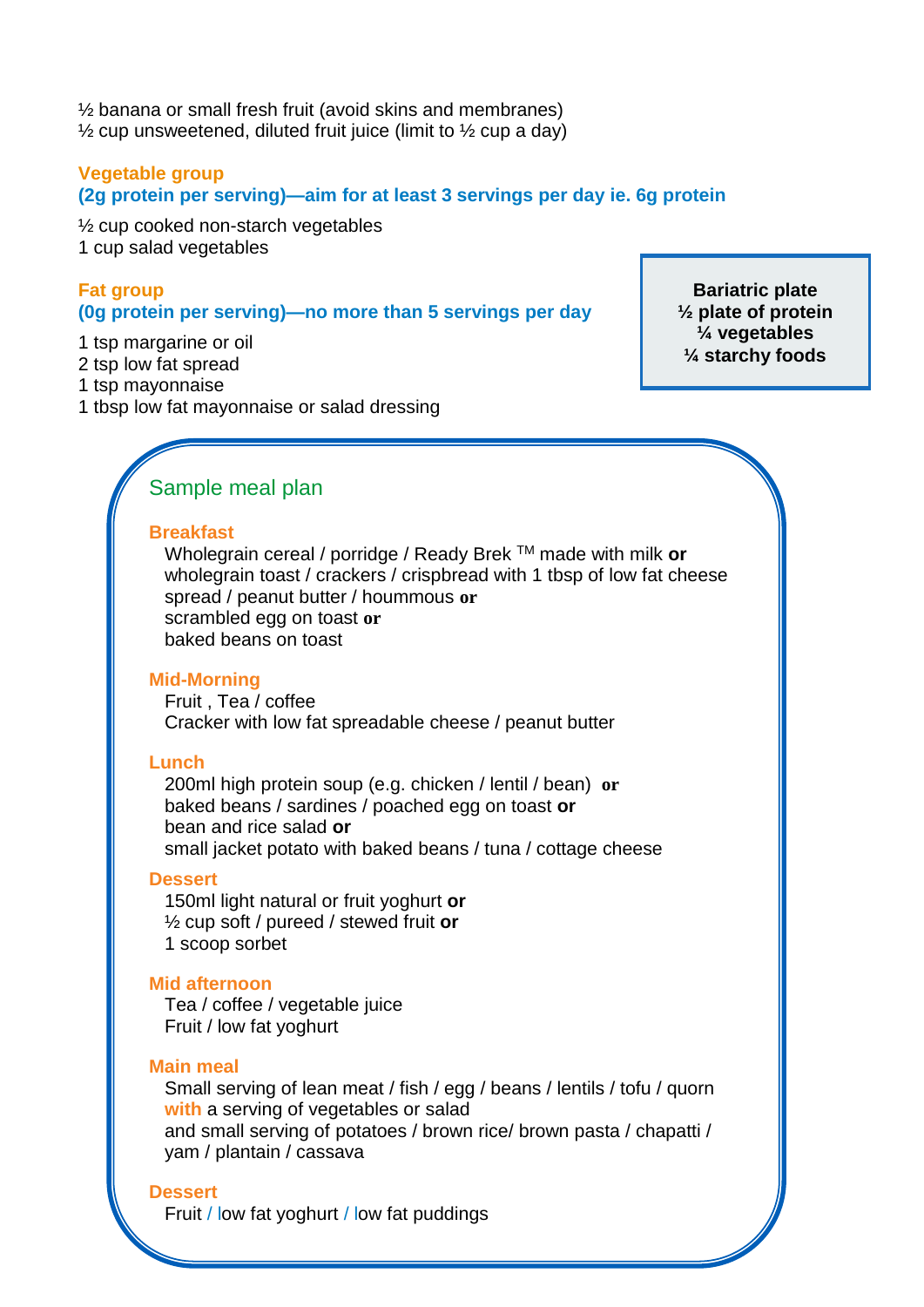#### Healthy snacks

If you are feeling hungry in between meals you could try the following snacks:

- fresh or tinned fruit
- unsalted nuts or seeds (15g portion)
- low fat cheese (30g portion) or low fat mini babybel
- yoghurt
- vegetable crudites with peanut butter or hoummous or salsa
- cottage cheese or spreadable light cheese on 1-2 wholegrain crisp breads, crackers or oat cakes.
- bean or meat low calorie soup
- milky drinks
- sugar free angel delight made with skimmed milk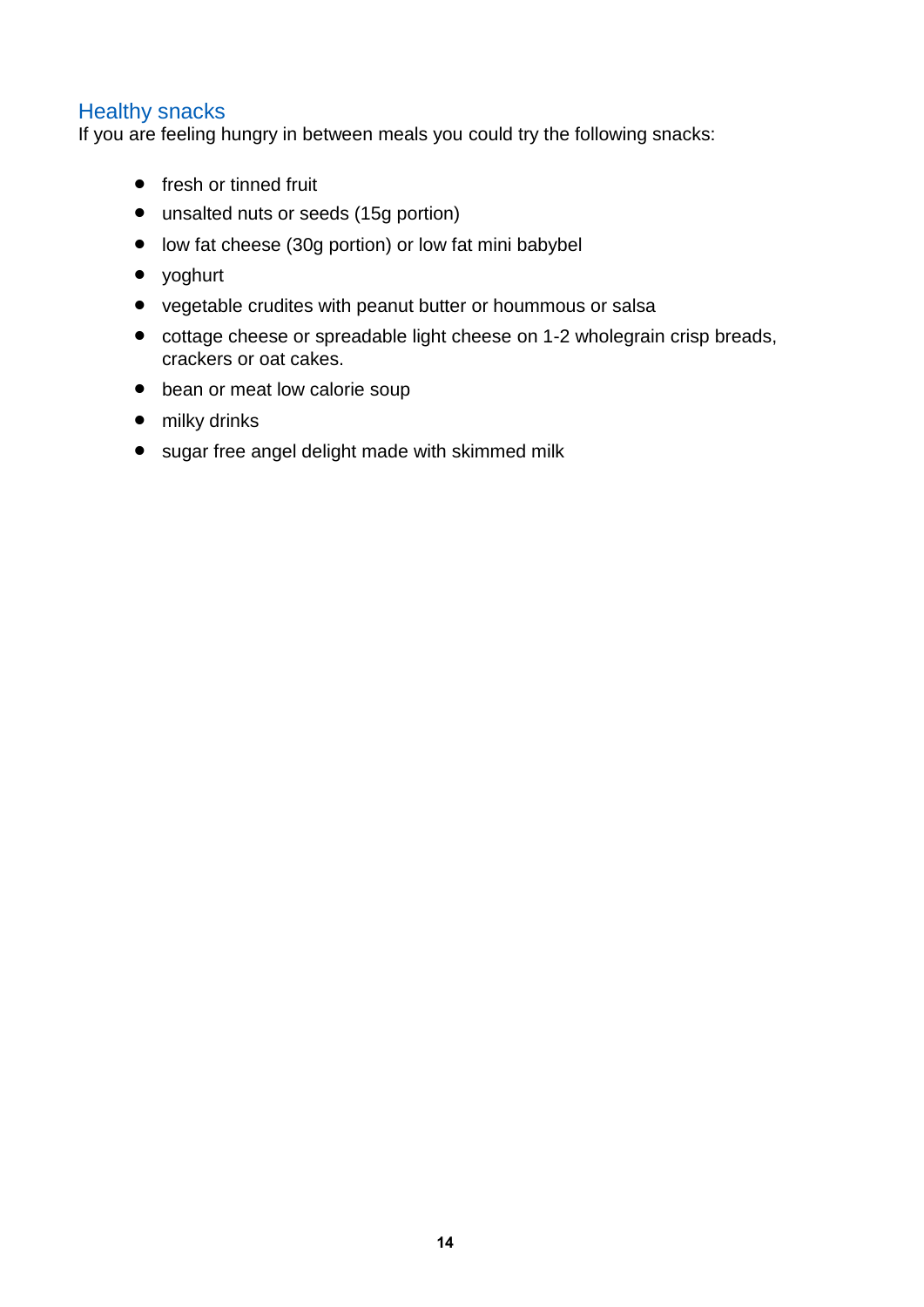## Post-operative complications

#### 1. Dumping syndrome

Dumping syndrome is a common side effect after bariatric surgery. It happens when the lower end of the small intestine (the jejunum) fills too quickly with undigested food from the stomach. There are two types of dumping:

**Early dumping -** can occur during or right after a meal. Symptoms of early dumping include nausea, vomiting, bloating, cramping, diarrhoea, dizziness and fatigue

**Late dumping -** can happen 1-3 hours after eating and is usually due to a low blood sugar. Symptoms of late dumping include weakness, sweating and dizziness

#### **Management of early dumping syndrome**

• lie down as soon as you experience these symptoms, you are likely to feel better after around 30 minutes.

#### **To avoid experiencing early dumping symptoms**:

- avoid chocolate, biscuits, cakes, sweets, desserts, high sugar drinks, high glycaemic index carbohydrates
- eat several small meals a day
- drink liquids **between** meals **not with** them

#### **Management of late dumping syndrome**

• drink  $\frac{1}{2}$  cup of orange juice and follow on with  $\frac{1}{2}$  banana or  $\frac{1}{2}$  slice of wholegrain toast

#### **To avoid experiencing late dumping symptoms:**

- Avoid chocolate, biscuits, cakes, sweets, desserts, high sugar drinks, high glycaemic index carbohydrates
- Eat several small meals a day containing protein-rich foods
- Drink liquids in **between** meals, **not with** them

#### 2. Constipation

If you are suffering with constipation it may help to take a laxative such as lactulose, fybogel, movicol or senna. Ensure you increase your overall daily fluid intake at the same time. To avoid becoming constipated, ensure you are eating enough high fibre foods, for example, fruits and vegetables, wholegrain cereals and pulses, together with adequate fluid. It is also important to be active and try to do some exercise to improve bowel function.

#### 3. Nausea, Vomiting and Indigestion

If you experience any of the above symptoms, it may be for one for one of the following reasons:

- eating too quickly
- not chewing enough
- eating too much
- drinking with the meal or within half an hour after eating
- Iving down too soon after eating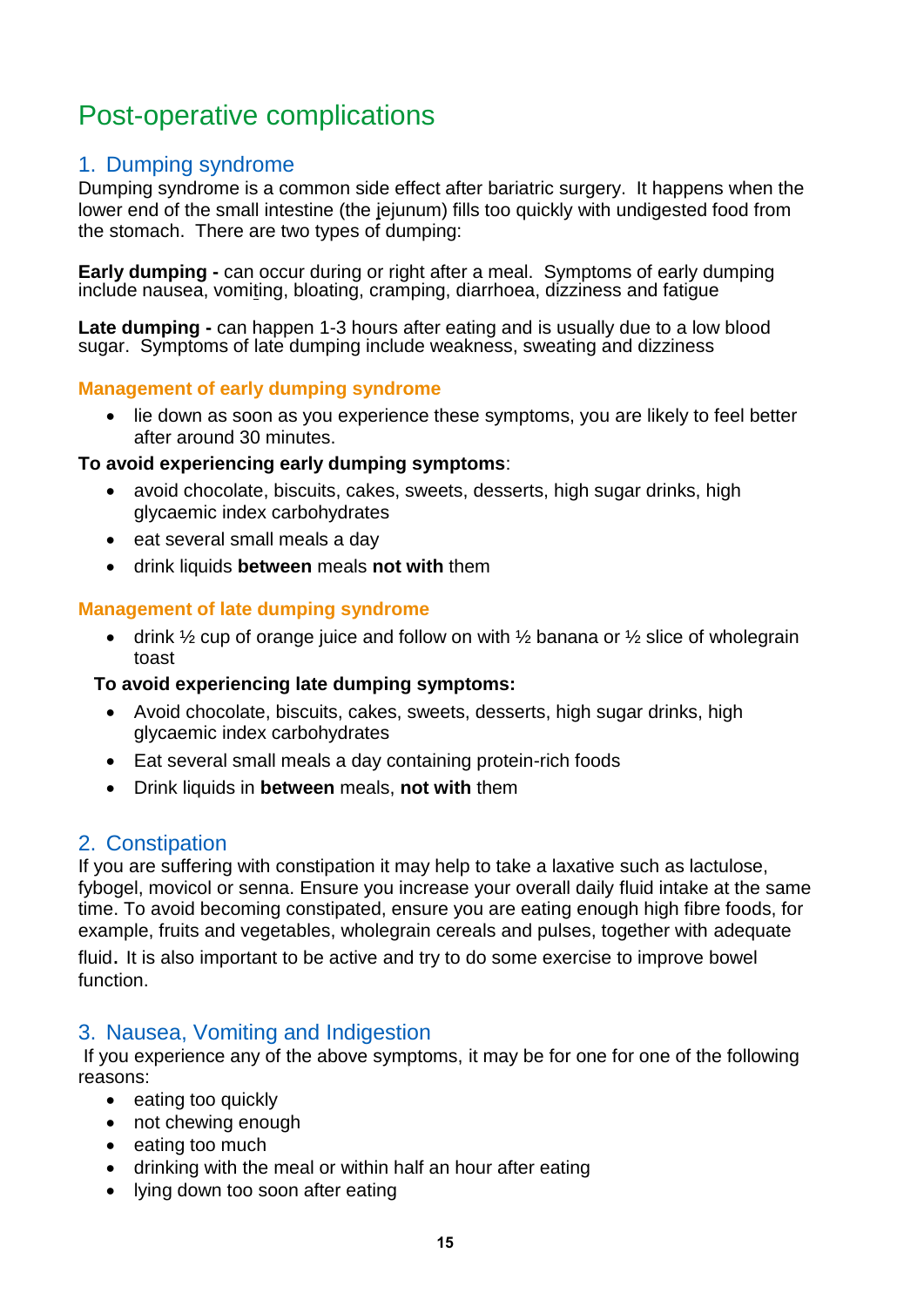If you think these symptoms were not due to any of the above, then please contact the bariatric nurses for advice.

#### 4. Diarrhoea

There are several reasons why you may experience diarrhoea after surgery. If it persists, please contact the bariatric nurses for advice.

#### 5. Feeling Tired

It is quite common for people to feel tired and to have low energy levels in the early weeks after surgery. This is usually due the fact that it is difficult to consume adequate calories and protein and the fact you are losing weight. Aim to consume at least 60g protein and 800 kilocalories each day. If you are struggling to do this, it can be helpful to include protein shakes to help meet this target.

Tiredness can also, but less commonly, be due to a vitamin or mineral deficiency, so please do ensure you take your multivitamin and mineral supplement daily.

#### 6. Hair Loss

Towards the end of the second month following surgery, it is common to experience some hair loss. Again, this is usually due to an inadequate intake of calories and protein. Once weight loss has reached a plateau, this problem is usually resolved.

#### 7. Vitamin and Mineral Deficiencies

An essential part of the post–operative protocol is to take a daily multivitamin and mineral supplement. This is for two main reasons:

- it is difficult to eat enough of these nutrients with your smaller stomach
- it is harder for your body to digest and absorb these nutrients.

Individuals who do not take a daily vitamin and mineral supplement after surgery are more likely to develop a micronutrient deficiency with potentially serious consequences.

In addition to the multivitamin and mineral supplement, we will ask your GP to prescribe the following supplements for life:

- Vitamin D and calcium, for bone health
- Vitamin B12 injections for a healthy nervous system and for production of red blood cells.

On top of the above, you may need additional supplements depending on your blood tests results and any accompanying symptoms.

#### 8. Inadequate weight loss

Some soft, simple carbohydrate foods 'slide' through the stomach and require very little digestion. These foods are known as **'slider foods'.** Eating slider foods is one of the biggest causes of inadequate weight loss, since they are usually high calorie and have little nutritional value. Many people turn to slider foods because they are very easy to eat, unlike high protein foods, which require a lot of chewing and can cause discomfort if eaten too quickly. Examples of slider foods to avoid include:

- $\bullet$  crisps
- biscuits
- crackers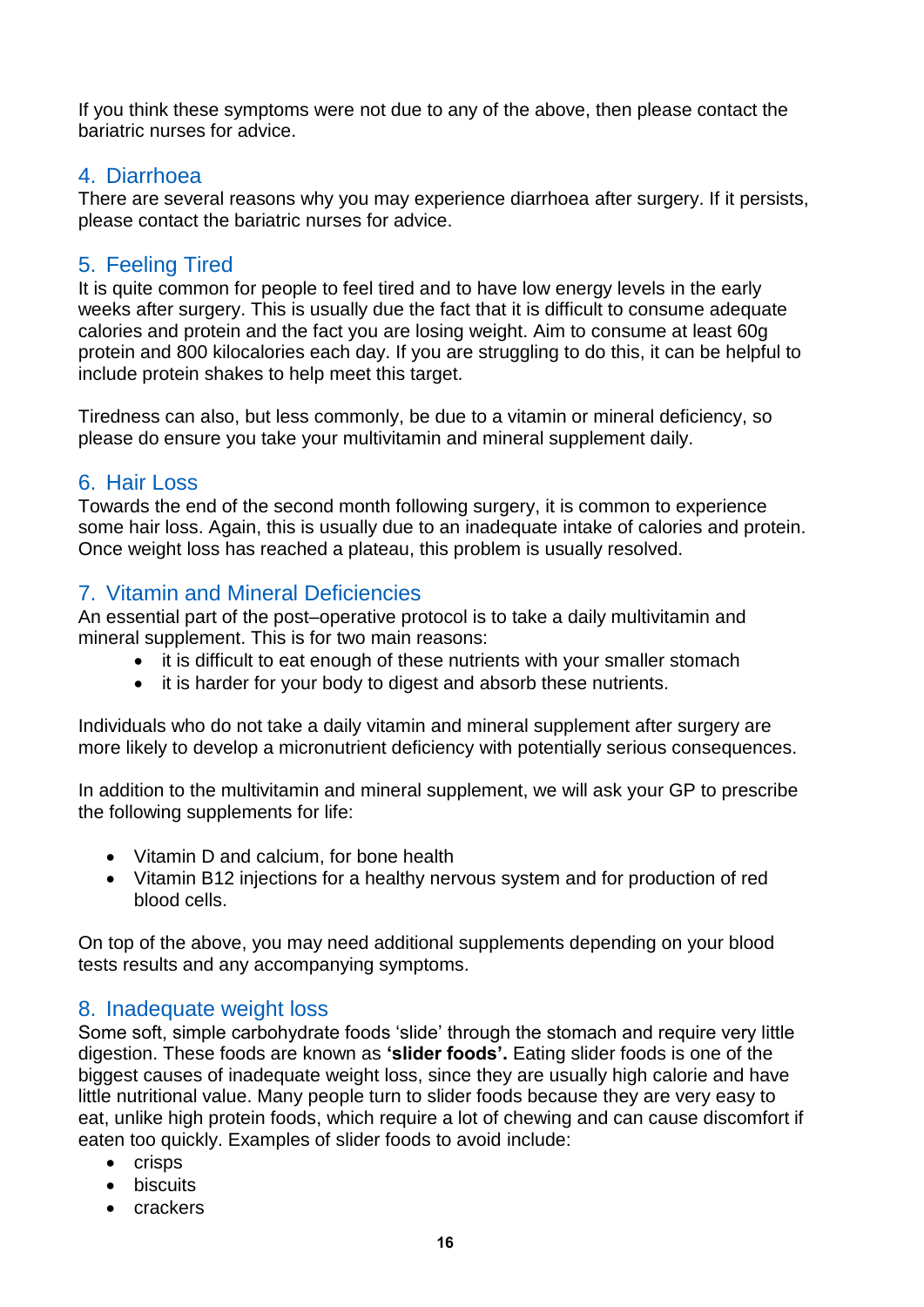- popcorn
- sweets and cakes
- milkshakes
- chocolate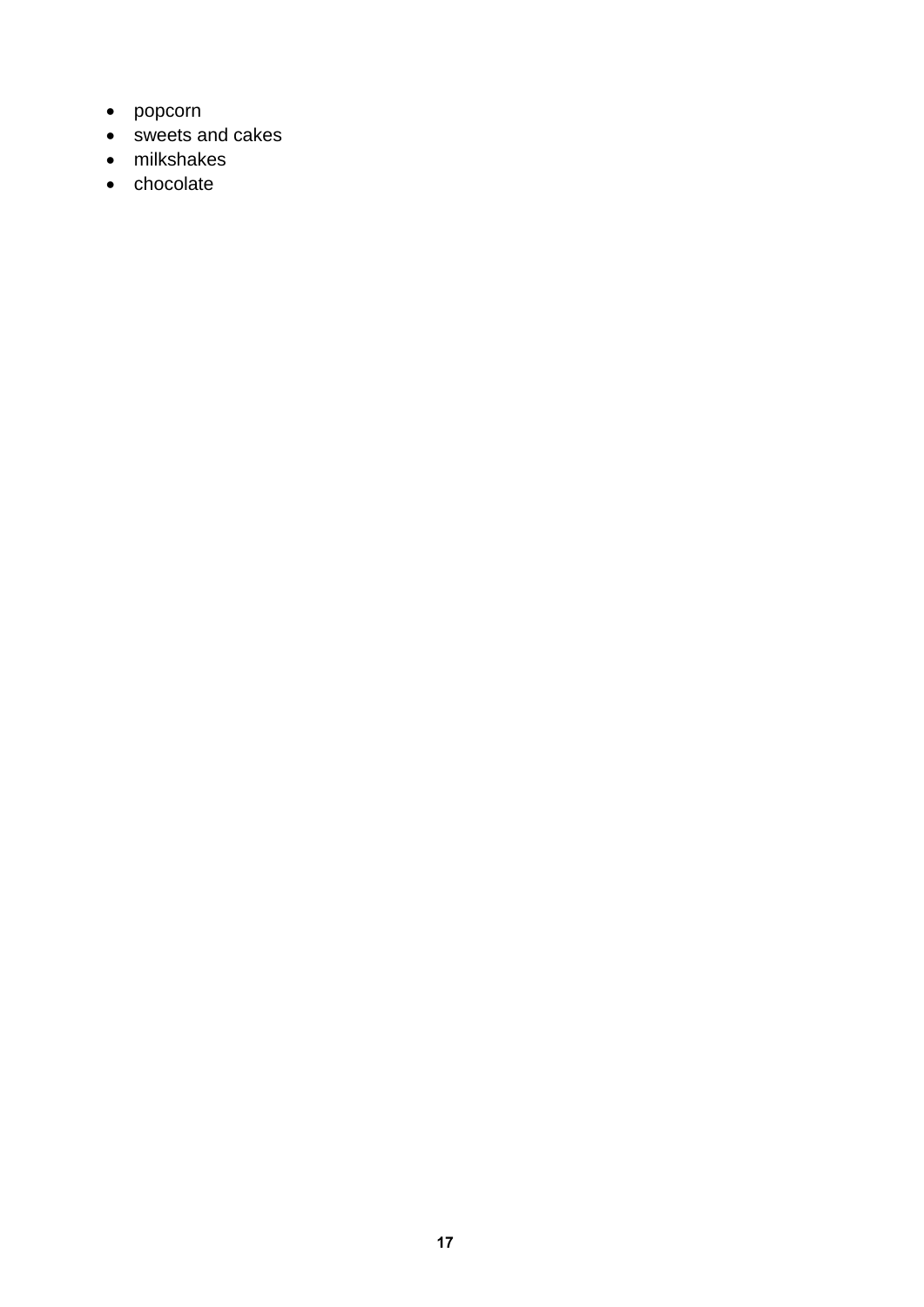## Long term lifestyle plan / summary

In the long term, to obtain the greatest benefit from your surgery it is important to follow the following guidelines:

- 1. Enjoy a high quality diet, such as a Mediterranean food pattern of eating, with a focus on protein rich foods at each meal together with vegetables, salads, wholegrains, unsalted nuts and fruit.
- 2. Eat three meals per day and choose healthy snacks if you are hungry in between meals.
- 3. Avoid foods high in fat, saturated fat and sugar such as biscuits, cakes, muffins, sweets, confectionary, chocolate and crisps
- 4. Aim to follow the '**rule of 20'**:
	- a. Cut your food up well, and take a **20** pence piece size portion onto your spoon or fork
	- b. Chew this **20** times
	- c. Wait for **20** seconds after swallowing before taking a second mouthful
	- d. Eat in this manner until you are satisfied, rather than 'full' or 'stuffed' and for no longer than **20** minutes.
- 5. Avoid drinking at meal times.
- 6. Drink often throughout the day; take small sips and aim for a minimum of 1.5-2 litres of fluids daily.
- 7. Avoid carbonated and sugary drinks.
- 8. Avoid alcohol for the first 12 months.
- 9. Monitor your weight and food intake if you find this helps you keep on track. Some people find it helpful to join a commercial weight loss group.
- 10.Exercise regularly be prepared to increase your activity levels to at least 30 minutes brisk walking daily.
- 11.Take your vitamin and mineral supplements.
- 12.The surgery alone will not bring about weight loss, it will only help you to reduce the amount you can eat. You need to eat fewer calories, follow a healthy eating diet and increase physical activity where possible, to achieve long-term weight loss.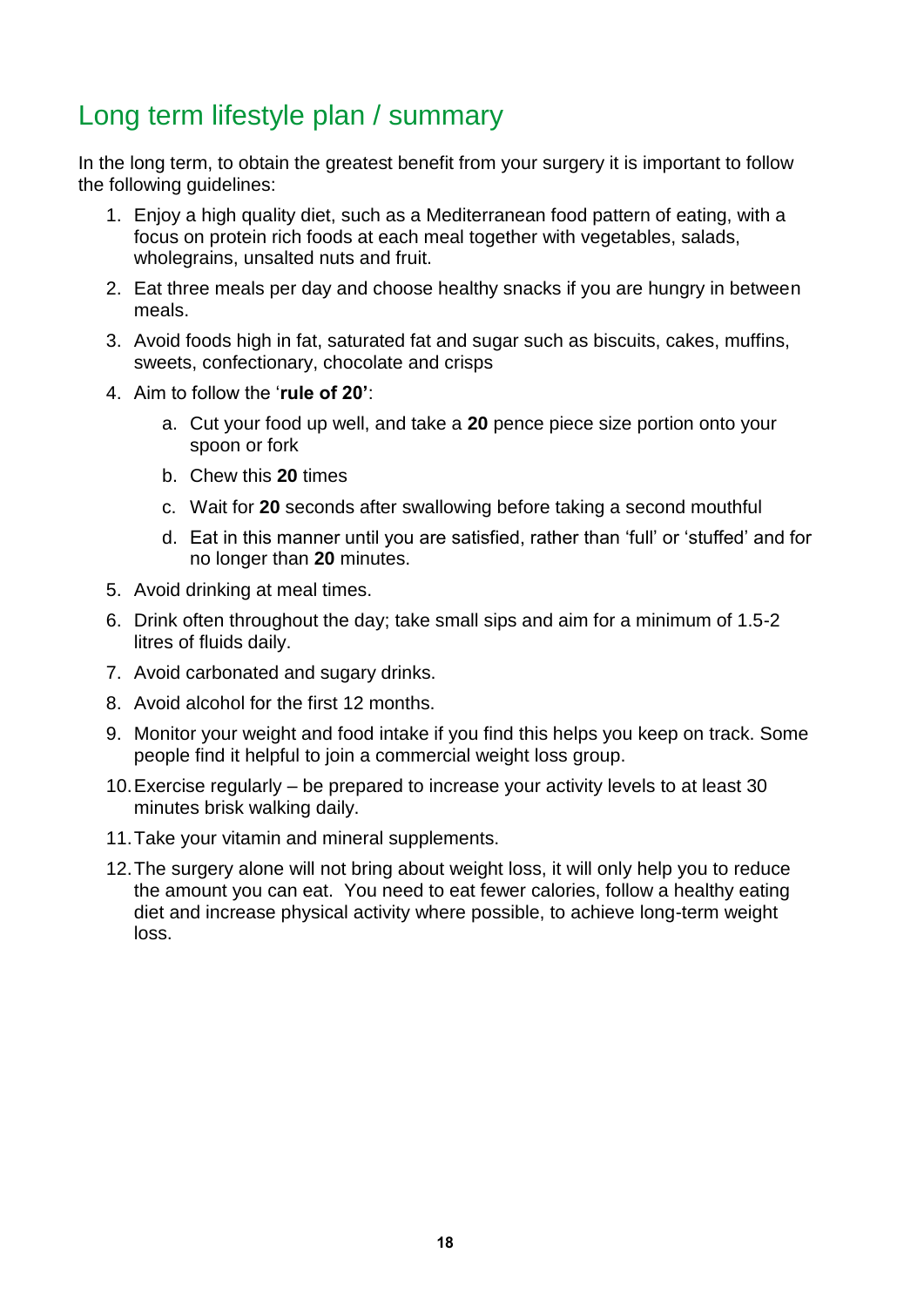## Useful Information

#### **1. Bariatric Surgery**

- NHS choices weight loss surgery [https://www.nhs.uk/conditions/weight-loss](https://www.nhs.uk/conditions/weight-loss-surgery/)[surgery/](https://www.nhs.uk/conditions/weight-loss-surgery/)
- Imperial College Healthcare NHS Trust [www.imperial.nhs.uk/our](http://www.imperial.nhs.uk/our-services/surgery/bariatric-surgery)[services/surgery/bariatric-surgery](http://www.imperial.nhs.uk/our-services/surgery/bariatric-surgery)
- British Obesity Surgery Patients Association [www.bospa.org](http://www.bospa.org/)
- WLS Info (Weight Loss Surgery Information & Support) [www.wlsinfo.org.uk](http://www.wlsinfo.org.uk/)
- British Obesity & Metabolic Surgery Society [www.bomss.org.uk](http://www.bomss.org.uk/) (see patient section)
- Recipes for life before and after bariatric surgery- bariatric cookery book from NDR UK £6.50 [https://www.ndr-uk.org/item/212/BariatricSurgery/Recipes-for-](https://www.ndr-uk.org/item/212/BariatricSurgery/Recipes-for-Life.html)[Life.html](https://www.ndr-uk.org/item/212/BariatricSurgery/Recipes-for-Life.html)
- Bariatric cookery https://www.bariatriccookery.com/

#### **2. Healthy Eating and Exercise**

- British Dietetic Association [www.bda.uk.com/foodfacts/home](http://www.bda.uk.com/foodfacts/home)
- **British Heart Foundation [www.bhf.org.uk](http://www.bhf.org.uk/)**
- World Cancer Research Fund [www.wcrf-uk.org/uk](http://www.wcrf-uk.org/uk)
- NHS Choices [www.nhs.uk/Livewell/](http://www.nhs.uk/Livewell/)
- Healthy Food Guide UK- healthy recipes and monthly meal plans. <http://www.healthyfood.co.uk/>
- Diabetes UK [www.diabetes.org/Guide-to-diabetes/Recipes](http://www.diabetes.org/Guide-to-diabetes/Recipes)
- Change for Life- healthy recipes, meal ideas and shopping tips- you can monitor your sugar intake with the 'Sugar Smart app' and find healthy recipes on the 'Smart Recipes' app [http://www.nhs.uk/Change4Life/Pages/meal-planner-recipe](http://www.nhs.uk/Change4Life/Pages/meal-planner-recipe-finder.aspx)[finder.aspx](http://www.nhs.uk/Change4Life/Pages/meal-planner-recipe-finder.aspx)

#### **3. Psychotherapy / Counselling**

- British Association of Counselling and Psychotherapy –www.bacp.co.uk
- United Kingdom Council for Psychotherapy [www.ukcp.org.uk](http://www.ukcp.org.uk/)
- Improving Access to Psychological Therapies- www.japt.nhs.uk
- Alcohol [www.drinkaware.co.uk](http://www.drinkaware.co.uk/)
- Smoking see your health professional or GP for local support services

#### **4. Support Groups**

- **BOSPA- St Mary's Hospital** 
	- 7.00pm to 9.00pm Glazer Room, 3rd floor Queen Elizabeth Queen Mother Building Contact Georgina Hayman on: 07742987715 for dates
- **WLS info- Central London-** the Princess Grace Hospital, W1V, 3<sup>rd</sup> Saturday of the month

Contact: [centrallondonsupport@wlsinfo.org.uk](mailto:centrallondonsupport@wlsinfo.org.uk)

#### **5. Useful reading**

 Living with Bariatric Surgery: Managing your Mind & Your weight by Denise Ratcliffe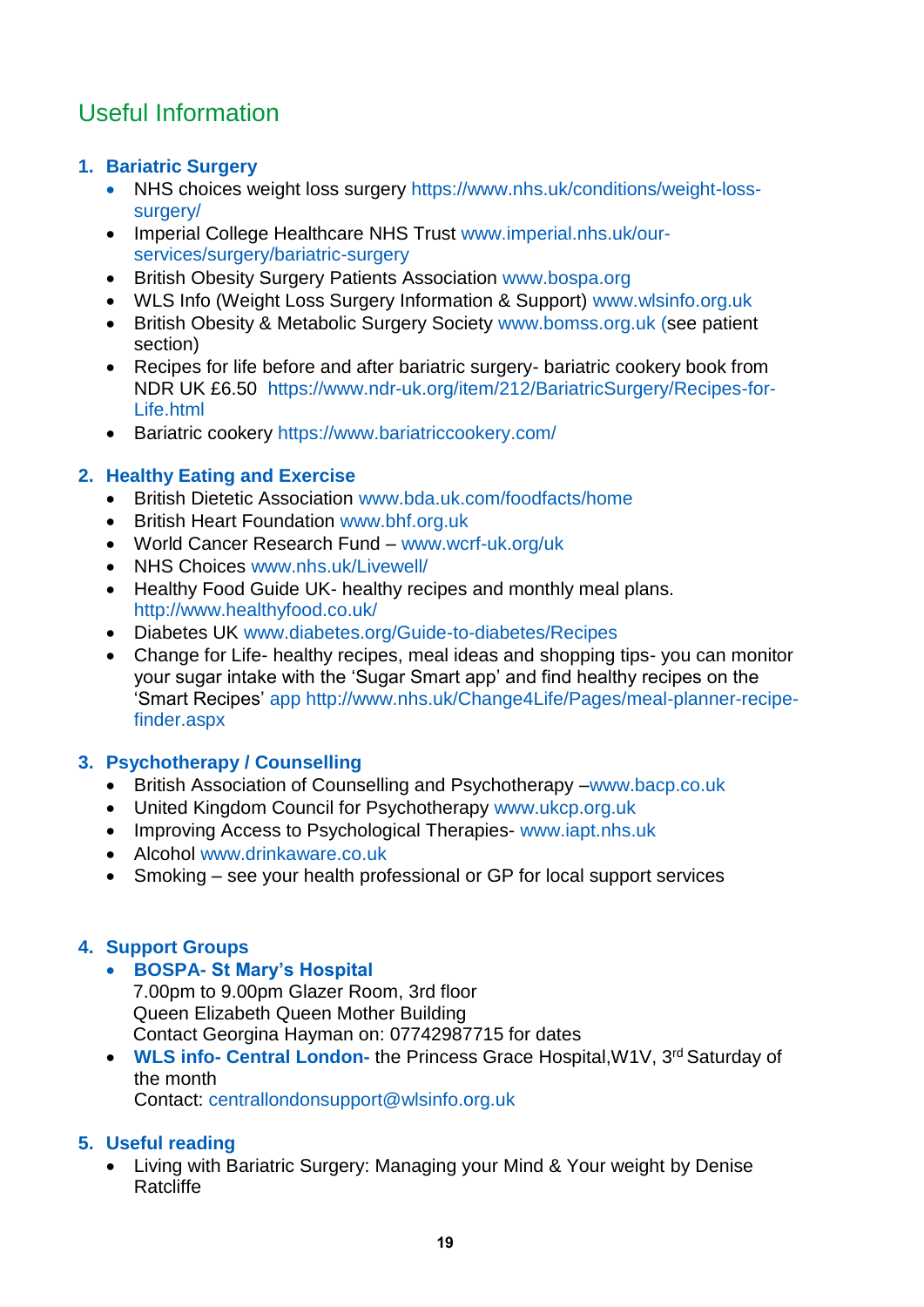- Emotional First Aid Kit: A Practical Guide to Life after Bariatric Surgery by Cynthia L Alexander
- Intuitive Eating, by Evelyn Tribole, and Elyse Resch

#### **6. Bariatric apps**

- **Baritastic -** allows you to monitor your diet, fluid intake, physical activity, weight and measurements. Includes recipes.
- **Bariatric IQ** includes patient forums and menu plans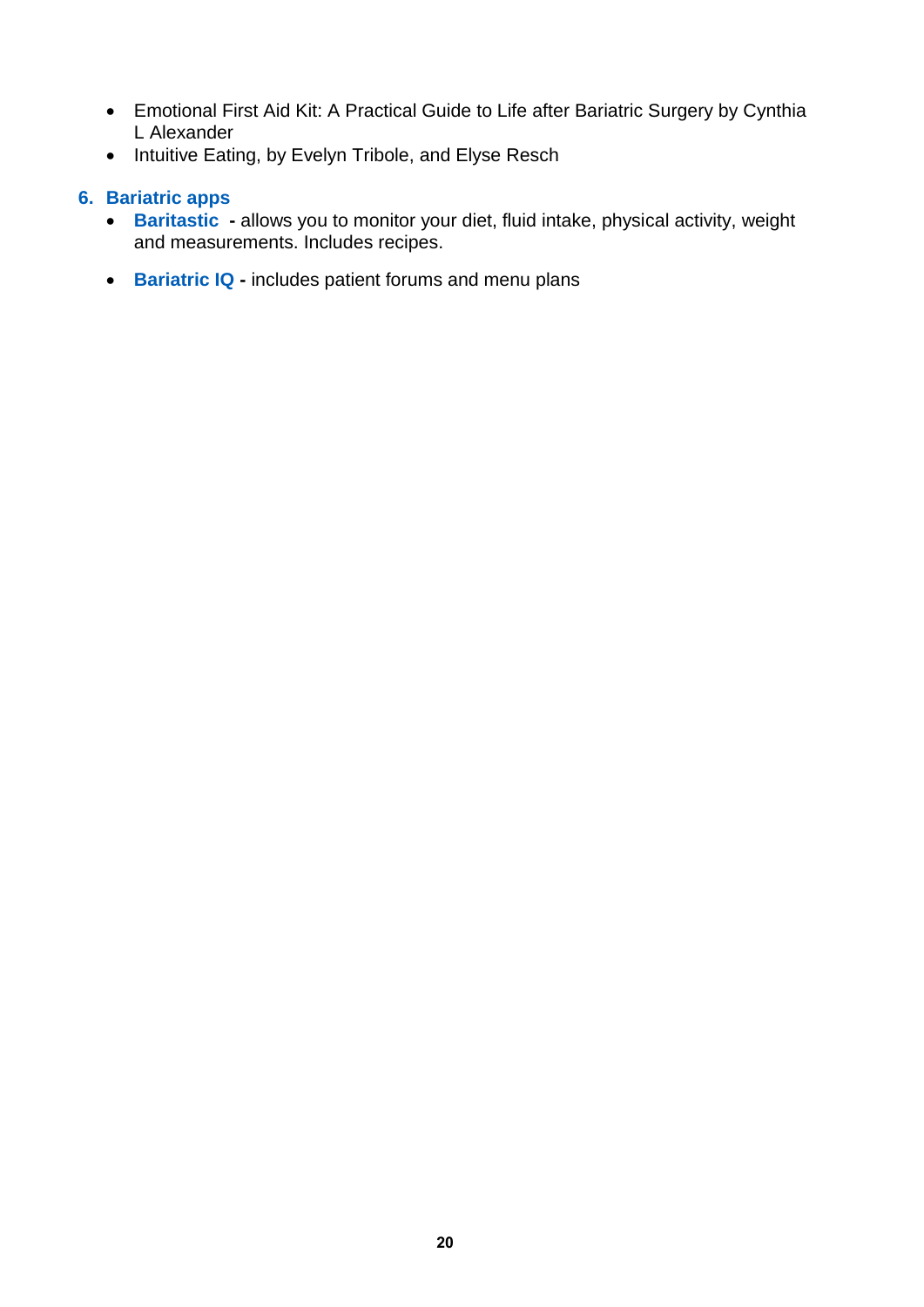## Appendix 1

#### Smoothie recipes

To ensure variety, please see the smoothie recipes below. Please note that they are lower in protein than the 'high protein list' above.

**To make up all the following recipes, combine all ingredients in a blender and blend until smooth.**

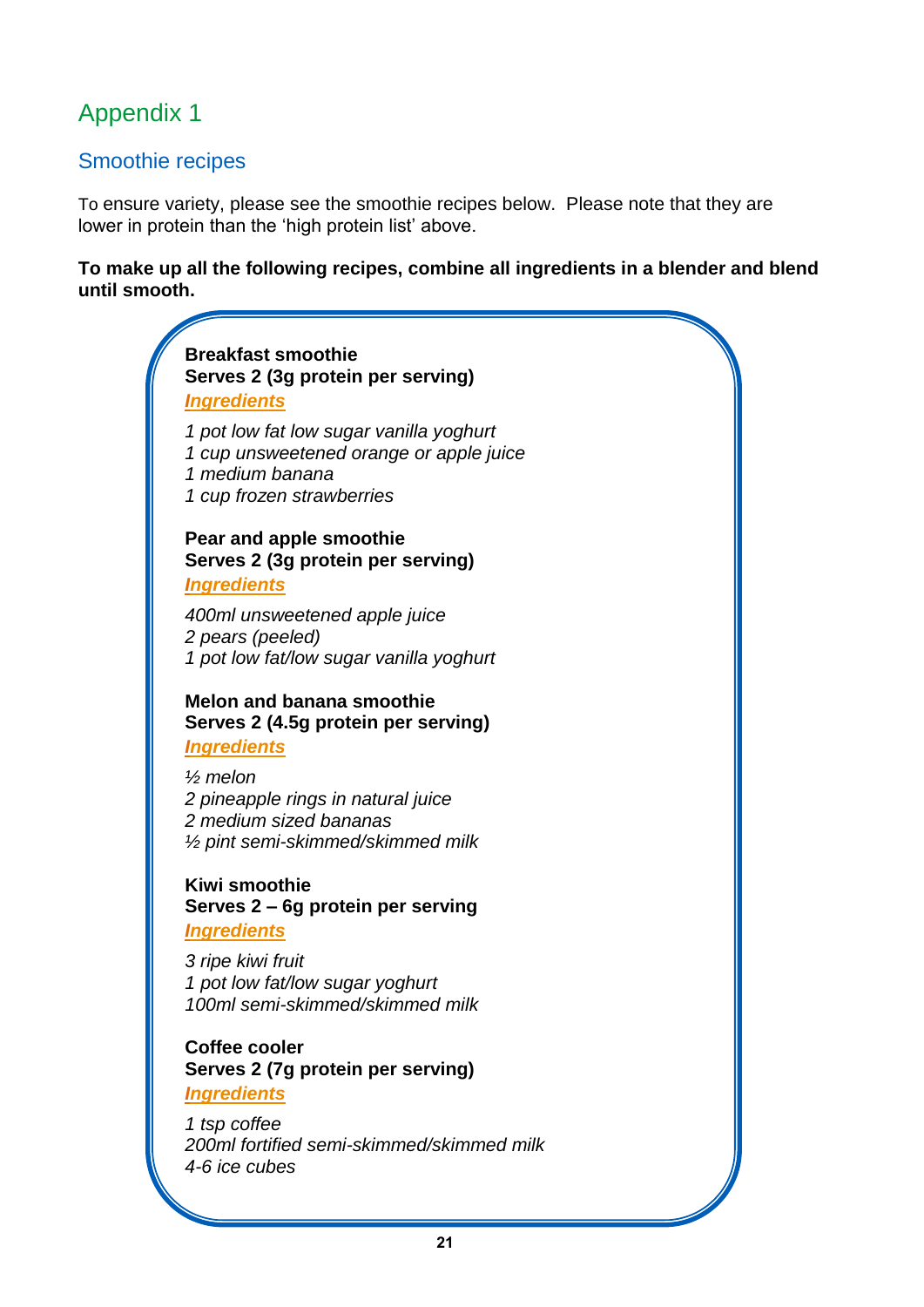## Appendix 2

## Commercially available Protein Shakes

We do not recommend any specific protein drinks or powders as all the body's protein requirements can be met via homemade drinks, soups and shakes as previously described. The list below gives an example of protein supplement drinks widely available in the UK as of Spring 2019.

- **UFit Pro 50 Protein Milkshake -25g protein per 250 ml serving** (ready to drink 500ml bottle) (lactose free).
- **Huel –** 30g protein per 100g product made up with 300 ml water (suitable for vegans).
- **Optimum Nutrition Gold Standard 100% Whey Powder** 24 g protein per 200 ml serving.
- **Optimum Nutrition Vanilla Yoghurt Smoothie Protein Powder -**35g protein per 200 ml serving
- **Slimfast Vitality High Protein** 26g protein per 330 ml serving (lactose free)
- **PhD protein Superfood Smoothie** 20g protein per 130 g sachet (Soya, dairy, and gluten free)
- **Vega Clean Protein Vanilla** 35g protein in 200 ml serving (suitable for vegans